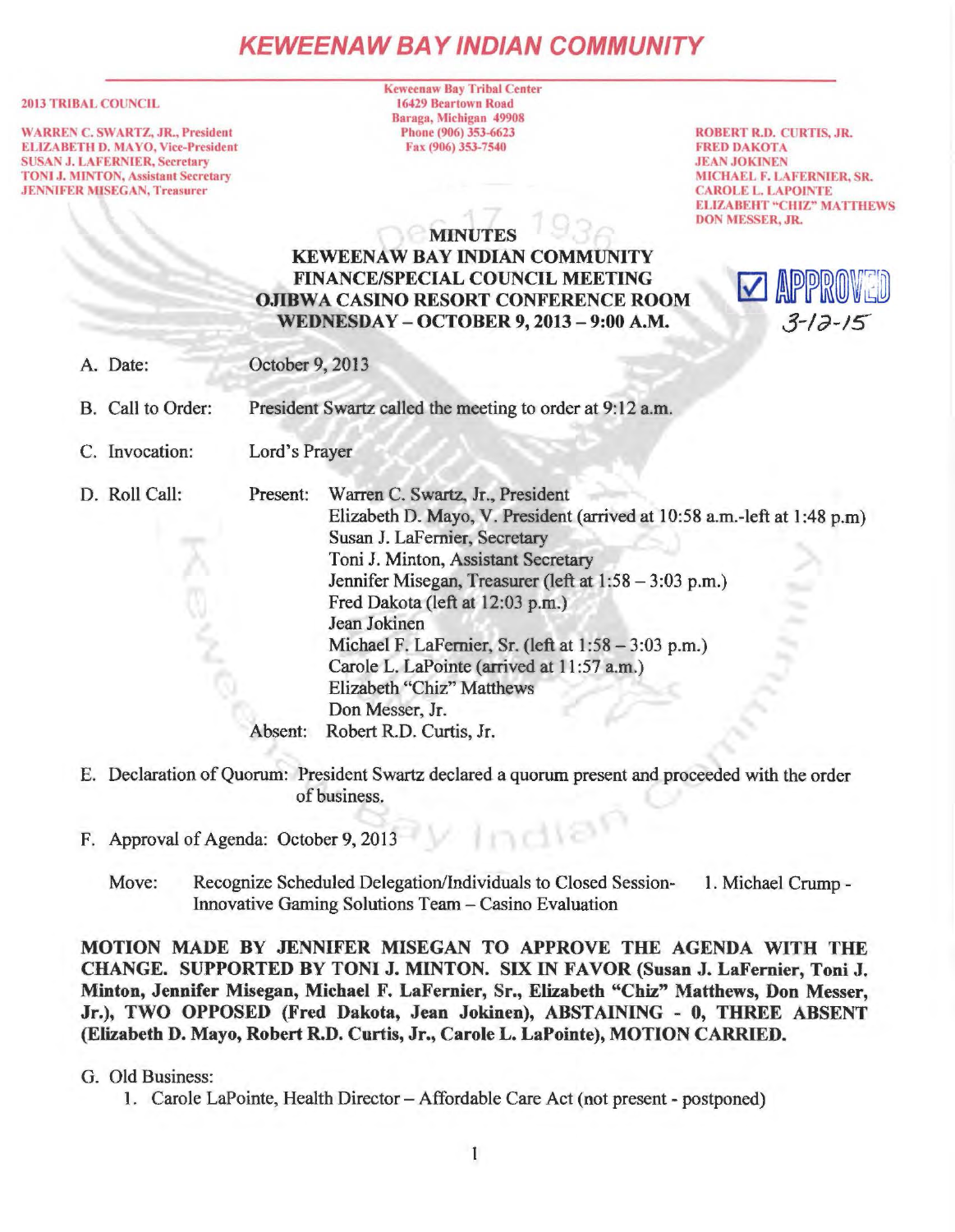#### H. Closed Session:

- 1. Michael Crump, President/Owner/Mike Auger, CFE, Financial Analyst/Michael Harrison, Attorney at Law and wife/Innovative Gaming Solutions Team - Power Point Presentation Baraga-Marquette Casinos and Gaming Commission Operations Evaluation
- 2. Budget Reviews- [Open to KBIC Members]

MOTION MADE BY MICHAEL F. LAFERNIER, SR. TO GO INTO CLOSED SESSION AT 9:16 A.M. SUPPORTED BY TONI J. MINTON. SIX IN FAVOR (Susan J. LaFernier, Toni J. Minton, Jennifer Misegan, Michael F. LaFernier, Sr., Elizabeth "Chiz" Matthews, Don Messer, Jr.), TWO OPPOSED (Fred Dakota, Jean Jokinen), ABSTAINING - 0, THREE ABSENT (Elizabeth D. Mayo, Robert R.D. Curtis, Jr., Carole L. LaPointe), MOTION CARRIED.

Break: 10:46-10:58 a.m. - Elizabeth D. Mayo arrived

Carole LaPointe arrived at 11:57 a.m.

Lunch: 12:03-1:00 p.m. -Fred Dakota left

Elizabeth D. Mayo left at 1:48 p.m.

Break: 1:58- 2:15 p.m.

Jennifer Misegan/Michael F. LaFernier left 1:58-3:03 p.m.

Break: 3:40-3:53 p.m.

MOTION MADE BY DON MESSER, JR. TO GO INTO OPEN SESSION AT 4:11 P.M. SUPPORTED BY MICHAEL F. LAFERNIER, SR. EIGHT IN FAVOR (Susan J. LaFernier, Toni J. Minton, Jennifer Misegan, Jean Jokinen, Michael F. LaFernier, Sr., Carole L. LaPointe, Elizabeth "Chiz" Matthews, Don Messer, Jr.), OPPOSED - 0, ABSTAINING - 0, THREE ABSENT (Elizabeth D. Mayo, Robert R.D. Curtis, Jr., Fred Dakota), MOTION CARRIED.

I. Adjournment:

MOTION MADE BY JENNIFER MISEGAN TO ADJOURN AT 4:13 P.M. SUPPORTED BY ELIZABETH "CHIZ" MATTHEWS. EIGHT IN FAVOR (Susan J. LaFernier, Toni J. Minton, Jennifer Misegan, Jean Jokinen, Michael F. LaFernier, Sr., Carole L. LaPointe, Elizabeth "Chiz" Matthews, Don Messer, Jr.), OPPOSED - 0, ABSTAINING - 0, THREE ABSENT (Elizabeth D. Mayo, Robert R.D. Curtis, Jr., Fred Dakota), MOTION CARRIED.

Respectfully submitted,

Peggy Loonsfoot

Administrative Specialist